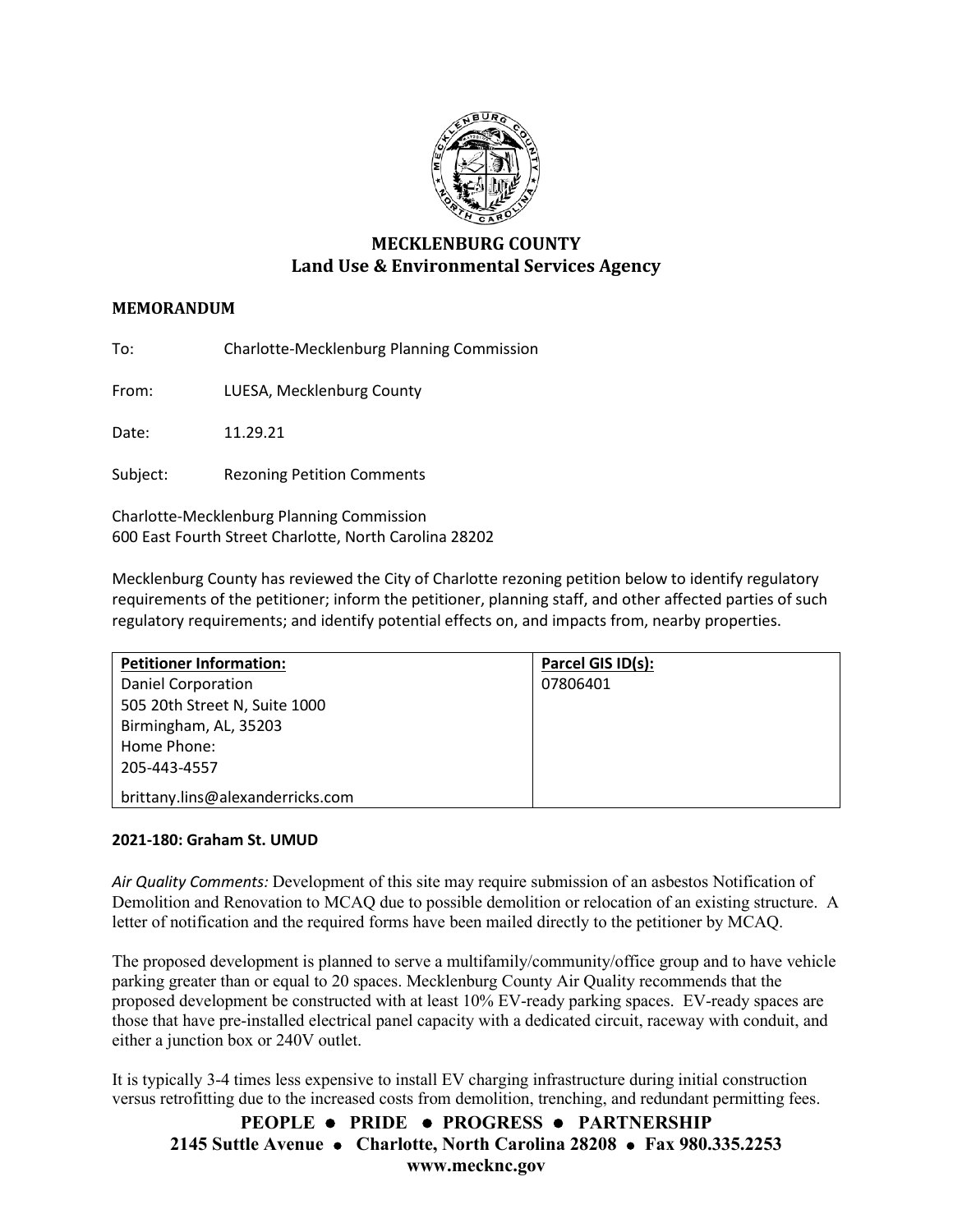As a point of reference, the LEED (Leadership in Energy Efficiency and Design) standard for Electric Vehicles in New Construction requires developers to install electrical vehicle supply equipment (EVSE) in 5% of all parking or make 10% of all parking spaces EV-ready. More information on these standards can be found in LEED v4.1: Building Design and Construction: New Construction located at: [www.usgbc.org.](http://www.usgbc.org/)

# *Ground Water Services Comments:*

Groundwater & Wastewater Services records indicate contamination site(s) exist on or within 1,500 feet of the property included in the petition. An established Area of Regulated Groundwater Usage (ARGU) as defined by the Mecklenburg County Groundwater Well Regulations extends 1,500 feet around the contamination sites. In an ARGU where municipally supplied water is available water supply wells for potable water supply, irrigation or open loop geothermal systems may not be permitted or constructed on or within 1,000 feet of contamination sites. Wells may be permitted with special construction and sampling requirements between 1,000 and 1,500 feet of contamination sites.

Information from property records does not indicate the current use of oil heat, but since records indicate that the structure was built in 1928, the property may contain an underground or above ground fuel oil storage tank. Any existing tank and its contents should be removed, following applicable NCDEQ guidance, prior to any demolition or grading activity.

*Storm Water Services Comments:* No Comments

*Solid Waste Comments:* No comments

## **Department Contacts:**

Petitioners seeking to address individual comments and issues may follow up with the following Mecklenburg County staff:

*Air Quality Comments:* PJ McKenzie - (paul.mckenzie@mecklenburgcountync.gov) *Ground Water Services:* Shawna Caldwell - *(*shawna.caldwell@mecklenburgcountync.gov*) Storm Water Services:* Myrette Stephen - (myrette.stephen@mecklenburgcountync.gov) *Solid Waste Comments:* Joe Hack - (joe.hack@mecklenburgcountync.gov)

Additionally, please CC Erin Stanforth, (erin.stanforth@mecklenburgcountync.gov) on all communications to individual departments.

## **MCAQ Scope of Review:**

Mecklenburg County Air Quality (MCAQ) has reviewed the petitions with regard to air quality regulations for stationary sources and demolition and/or renovation of structures (e.g. National Emission Standards for Hazardous Air Pollutants for asbestos). Comments may also be made regarding incompatible land uses, sources of Toxic Air Pollutants, proximity to Risk Management Plan facilities, and proximity to known nuisance conditions or sensitive populations. MCAQ has conducted the review

**PEOPLE PRIDE PROGRESS PARTNERSHIP 2145 Suttle Avenue Charlotte, North Carolina 28208 Fax 980.335.2253 www.mecknc.gov**